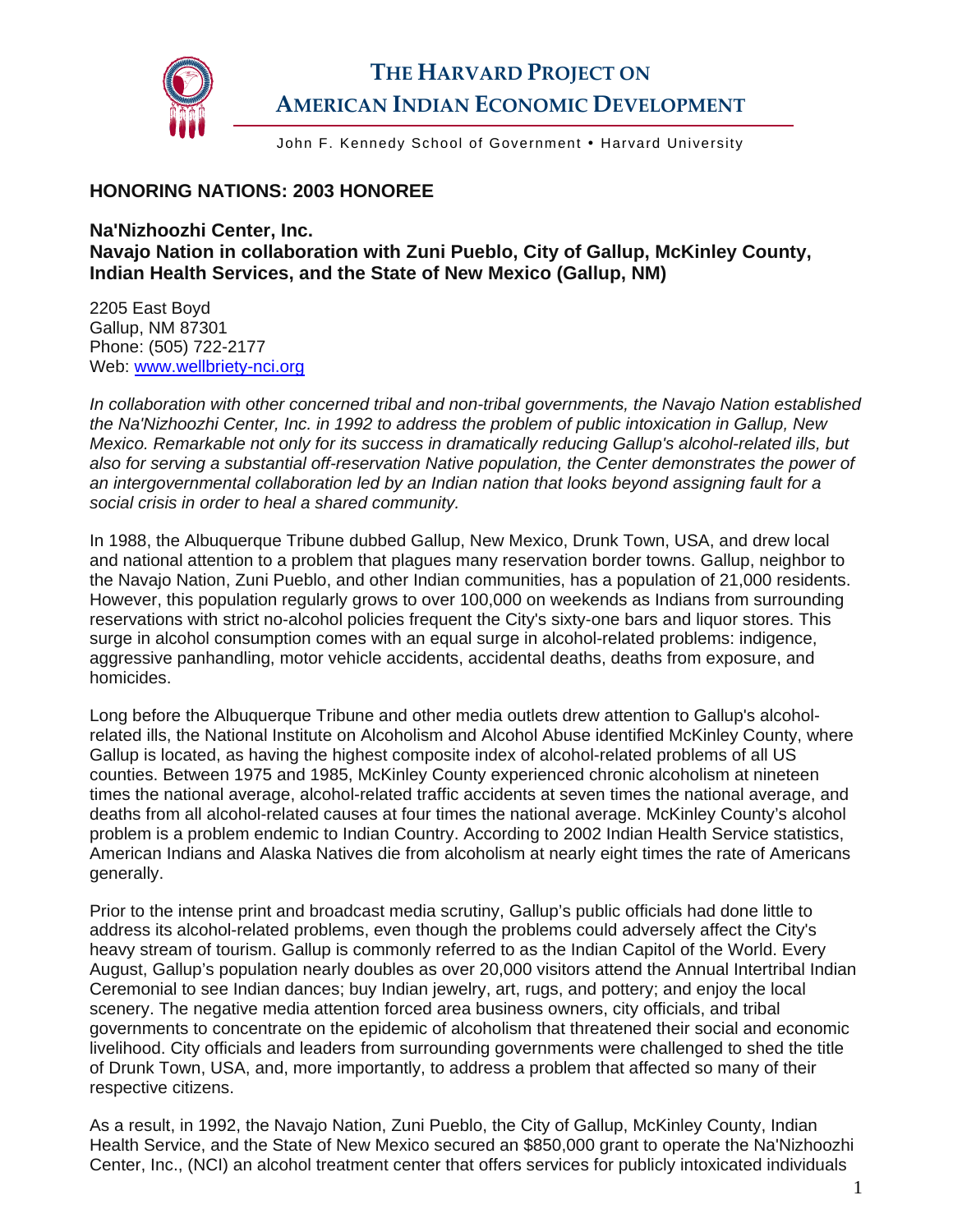in Gallup. Currently employing eighty staff members and twenty student interns, NCI offers alcoholism prevention programs, shelter, and treatment for intoxicated individuals, and follow-up care for alcoholics. Reflecting the Navajo philosophy that all people are interconnected, NCI refers to its clients as "relatives."

NCI's intervention services are at the core of its offerings. The Center's staff members, 95 percent of whom are Indian, are fully trained to work with relatives suffering from severe alcoholism. NCI provides protective custody services for adults who are apprehended for public drunkenness or who enter emergency rooms intoxicated. Relatives who enter NCI's protective custody are offered access to nursing care, short-term shelter, and screening for sexually transmitted diseases. Staff members educate relatives regarding NCI's detoxification programs, vocational classes involving therapeutic arts and crafts projects, and outpatient workshops. Departing relatives are offered free or reduced rate transportation to their residences.

Those who choose to participate in an NCI detoxification program may select among several service options. The Center offers an intensive five-day intervention; a fifteen-day shelter program for clients who require structured daily activities, job placement, and ancillary care; and a 23 ½-day adult residential treatment program during which clients are taught self-sufficiency skills in a culturally and spiritually appropriate setting. Detoxification graduates have access to the Center's outpatient services as long as is needful for them to heal.

NCI is committed not only to addressing alcoholism as it occurs, but also to deterring patterns of abuse before they start. To this end, the Center works closely with local schools to educate students about healthy living. NCI has developed a culturally appropriate curriculum to promote youth awareness of the dangers of sexually transmitted diseases, drug abuse, and alcoholism. The Center offers, as well, a youth employment program that matches students with mentors and provides life skills development opportunities. NCI also partners with local community groups such as churches and Navajo government chapters to raise awareness about alcoholism and to highlight the Center's intervention services.

The sheer number of cases NCI handles is both a measurement of its success as well as an indicator of how necessary its work is. Since 1992, NCI has handled over 250,000 cases, frequently serving as many as seventy-five relatives each day. Statistics show that the Center's efforts are making a difference. Since the Center's establishment, Gallup has experienced a precipitous drop in alcohol abuse and alcohol-related ills. While other factors contributed to these trends the New Mexico state legislature banned Sunday liquor sales, closed down drive-up windows in liquor stores, and allowed for a five-day protective custody hold for repeat offenders the Center not only advocated for these preventative measures, but also exerted its own marked influence on Gallup's alcoholism. For example, within six years of NCI's establishment, Gallup experienced a 50 percent drop in protective custody admissions and a 33 percent drop in alcohol-related emergency room visits to the Gallup Indian Medical Center. Over these same six years, Gallup boasted a 59 percent drop in alcoholrelated accidents, a 50 percent drop in homicides, and a 42 percent drop in all alcohol-related deaths.

Four of NCI's distinguishing characteristics deserve the particular attention of tribal and local governments seeking to replicate the Center's successes. First, the Center is a model of effective coalition building. The Navajo Nation, Zuni Pueblo, the City of Gallup, McKinley County, Indian Health Service, and the State of New Mexico all recognized that alcohol abuse in Gallup was a common concern with implications for every governmental institution. NCI formalized the interest of these governments and government agencies in combating alcohol abuse by providing each a seat on NCI's Board of Directors. Such equal representation on the board helps to ensure equal participation. NCI's willingness to draw upon the expertise and resources of other institutions is also admirable. For example, NCI works closely with the Center for Disease Control and the New Mexico Highway and Transportation Department.

Second, the governments that founded and now comprise NCI's Board of Directors maintain an intense focus on solving the problem, not on assigning blame. Cities that border Indian reservations yet do not have the strict no-alcohol policies that the reservations themselves impose are frequently